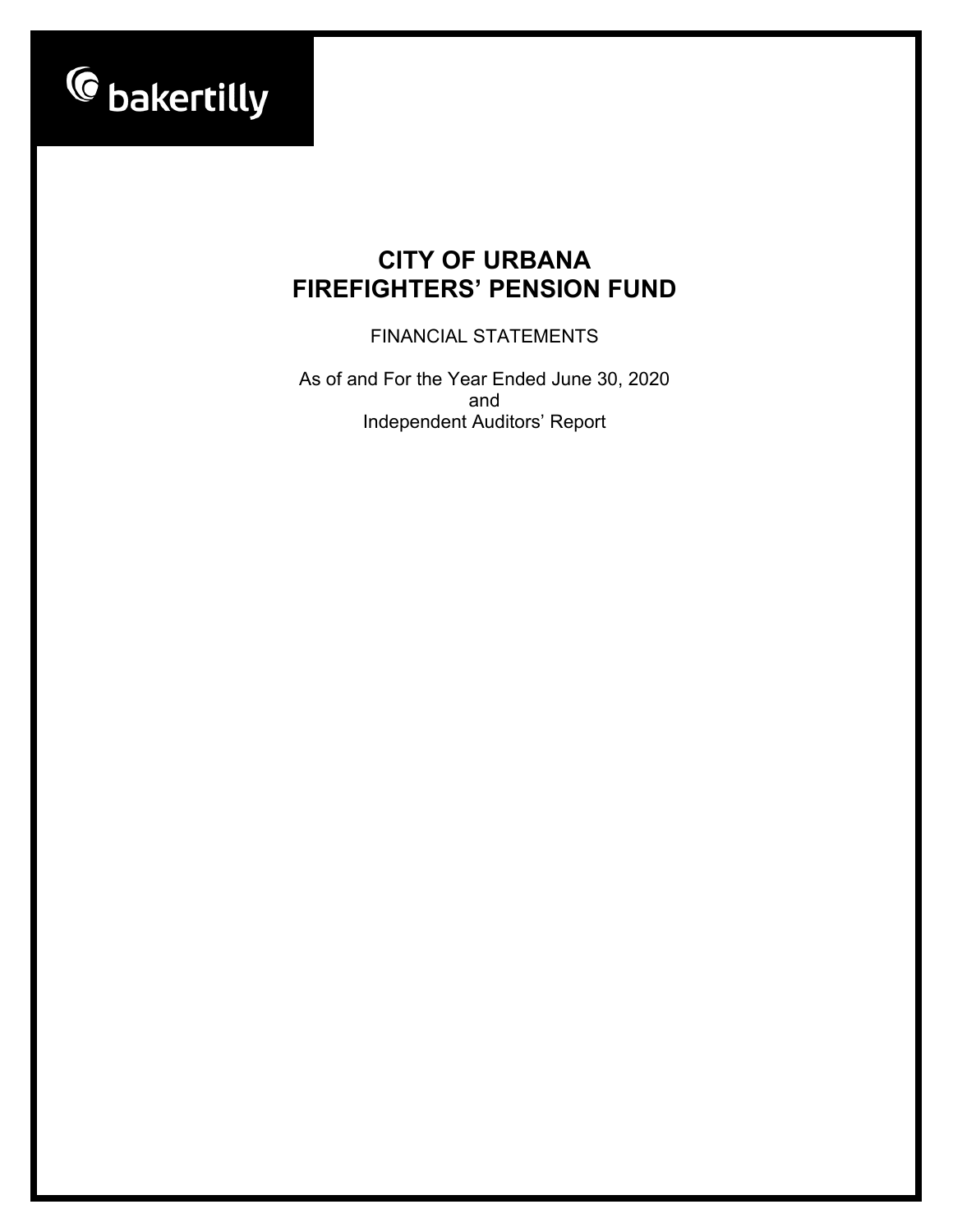### **CITY OF URBANA FIREFIGHTERS' PENSION FUND** TABLE OF CONTENTS As of June 30, 2020

# *PAGE*

| <b>FINANCIAL STATEMENTS</b>                           |    |
|-------------------------------------------------------|----|
|                                                       | 3  |
|                                                       | 4  |
|                                                       | 5  |
| <b>REQUIRED SUPPLEMENTARY INFORMATION (UNAUDITED)</b> |    |
|                                                       | 12 |
|                                                       | 14 |
|                                                       | 16 |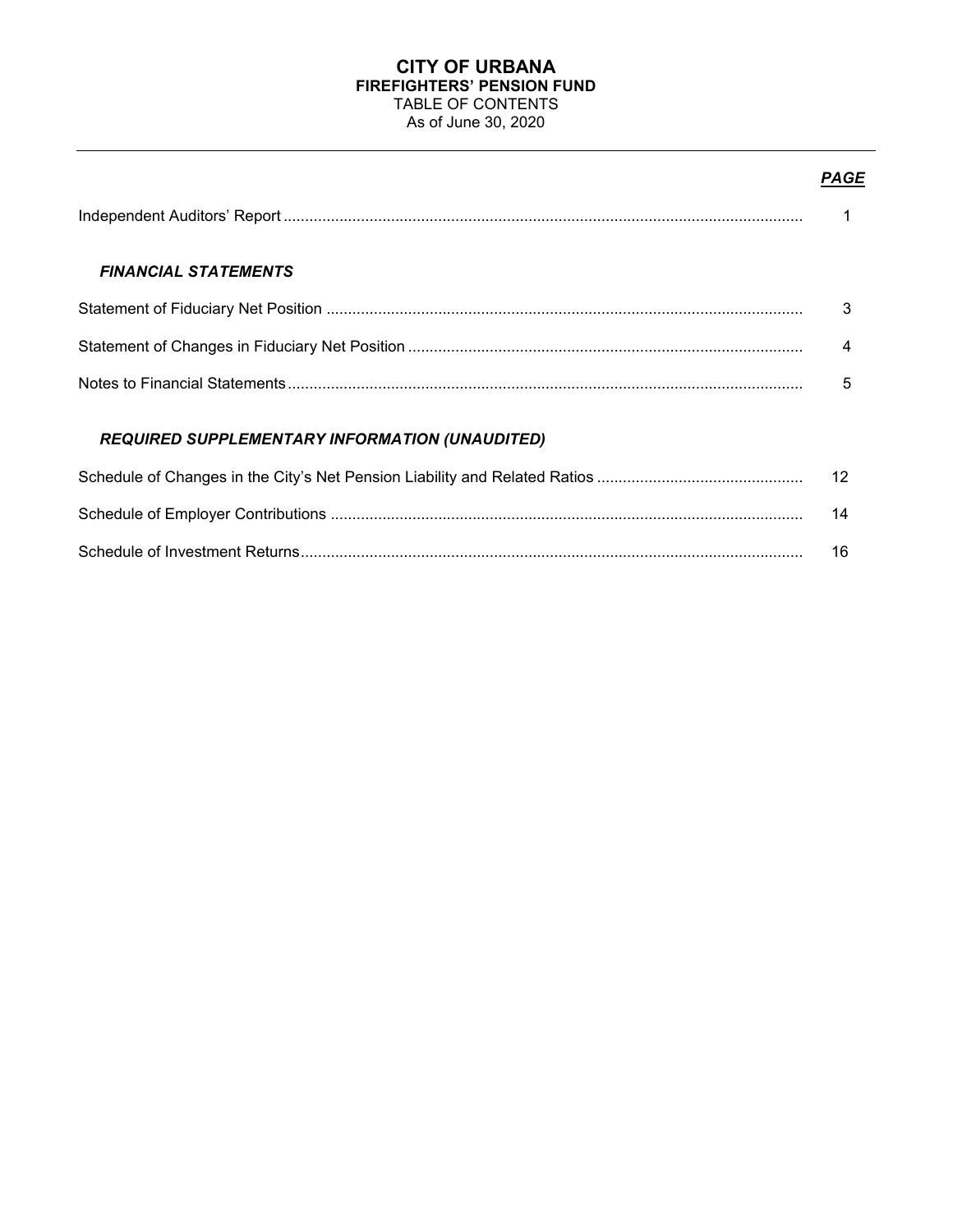

### INDEPENDENT AUDITORS' REPORT

To the Honorable Mayor and Members of the City Council City of Urbana Firefighters' Pension Fund Urbana, Illinois

#### **Report on the Financial Statements**

We have audited the accompanying financial statements of the City of Urbana Firefighters' Pension Fund, a fiduciary component unit of the City of Urbana, as of and for the year ended June 30, 2020, and the related notes to the financial statements, which collectively comprise the City of Urbana Firefighters' Pension Fund's basic financial statements as listed in the table of contents.

#### *Management's Responsibility for the Financial Statements*

Management is responsible for the preparation and fair presentation of these financial statements in accordance with accounting principles generally accepted in the United States of America; this includes the design, implementation, and maintenance of internal control relevant to the preparation and fair presentation of financial statements that are free from material misstatement, whether due to fraud or error.

#### *Auditors' Responsibility*

Our responsibility is to express an opinion on these financial statements based on our audit. We conducted our audit in accordance with auditing standards generally accepted in the United States of America. Those standards require that we plan and perform the audit to obtain reasonable assurance about whether the financial statements are free from material misstatement.

An audit involves performing procedures to obtain audit evidence about the amounts and disclosures in the financial statements. The procedures selected depend on the auditors' judgment, including the assessment of the risks of material misstatement of the financial statements, whether due to fraud or error. In making those risk assessments, the auditor considers internal control relevant to the City of Urbana Firefighters' Pension Fund's preparation and fair presentation of the financial statements in order to design audit procedures that are appropriate in the circumstances but not for the purpose of expressing an opinion on the effectiveness of the City of Urbana Firefighters' Pension Fund's internal control. Accordingly, we express no such opinion. An audit also includes evaluating the appropriateness of accounting policies used and the reasonableness of significant accounting estimates made by management, as well as evaluating the overall presentation of the financial statements.

We believe that the audit evidence we have obtained is sufficient and appropriate to provide a basis for our audit opinion.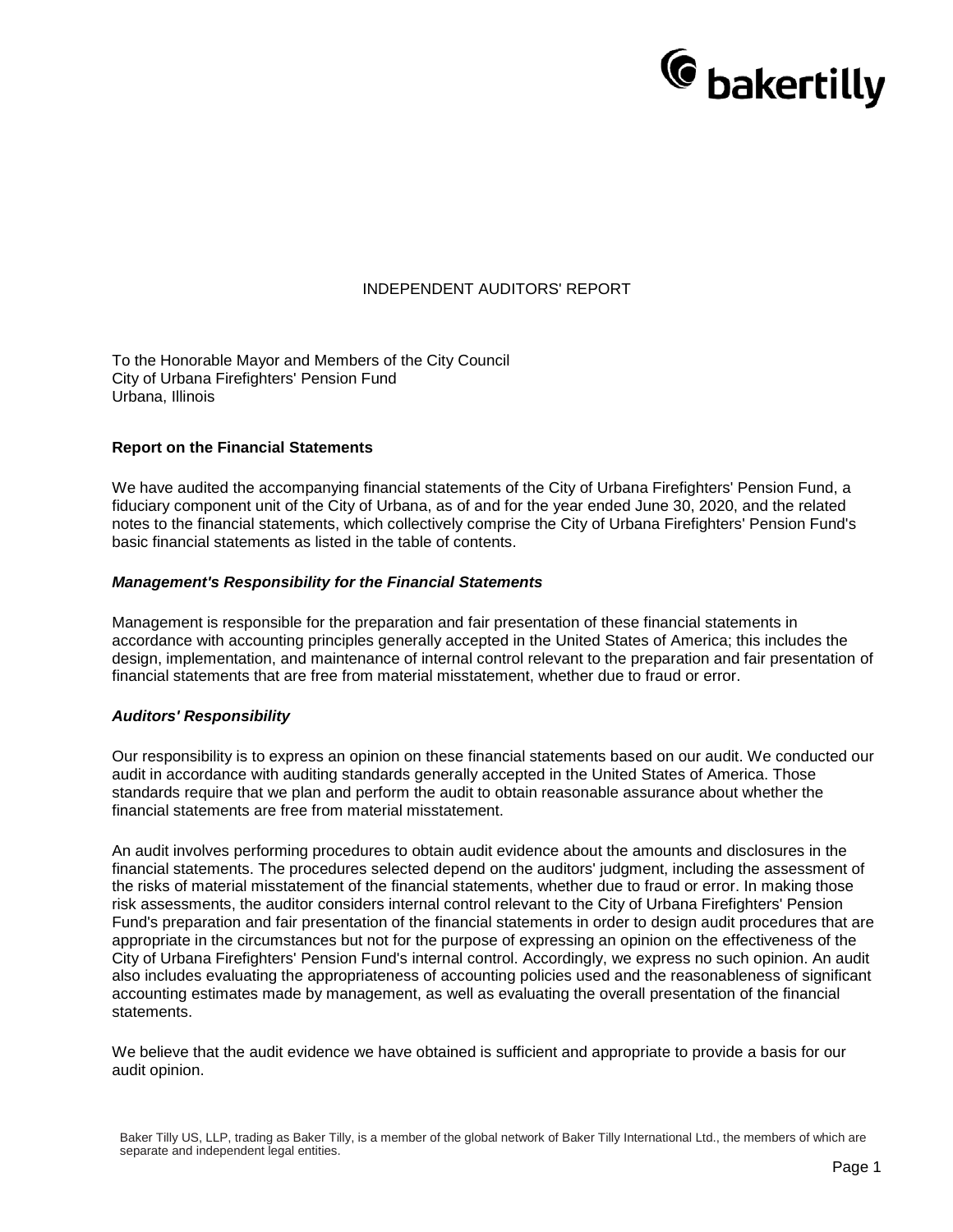To the Honorable Mayor and Members of the City Council City of Urbana Firefighters' Pension Fund

# *Opinion*

In our opinion, the financial statements referred to above present fairly, in all material respects, the financial position of the City of Urbana Firefighters' Pension Fund as of June 30, 2020, and the changes in financial position for the year then ended in accordance with accounting principles generally accepted in the United States of America.

### *Other Matter*

### *Required Supplementary Information*

Accounting principles generally accepted in the United States of America require that the required supplementary information as listed in the table of contents be presented to supplement the basic financial statements. Such information, although not a part of the basic financial statements, is required by the Governmental Accounting Standards Board who considers it to be an essential part of financial reporting for placing the basic financial statements in an appropriate operational, economic, or historical context. We have applied certain limited procedures to the required supplementary information in accordance with auditing standards generally accepted in the United States of America, which consisted of inquiries of management about the methods of preparing the information and comparing the information for consistency with management's responses to our inquiries, the basic financial statements, and other knowledge we obtained during our audit of the basic financial statements. We do not express an opinion or provide any assurance on the information because the limited procedures do not provide us with sufficient evidence to express an opinion or provide any assurance.

Management has omitted management's discussion and analysis that accounting principles generally accepted in the United States of America require to be presented to supplement the basic financial statements. Such missing information, although not a part of the basic financial statements, is required by the Governmental Accounting Standards Board who considers it to be an essential part of financial reporting for placing the basic financial statements in an appropriate operational, economic, or historical context. Our opinion on the basic financial statements is not affected by this missing information.

Baker Tilly US, LLP

Baker Tilly US, LLP (formerly known as Baker Tilly Virchow Krause, LLP) Oak Brook, Illinois December 16, 2020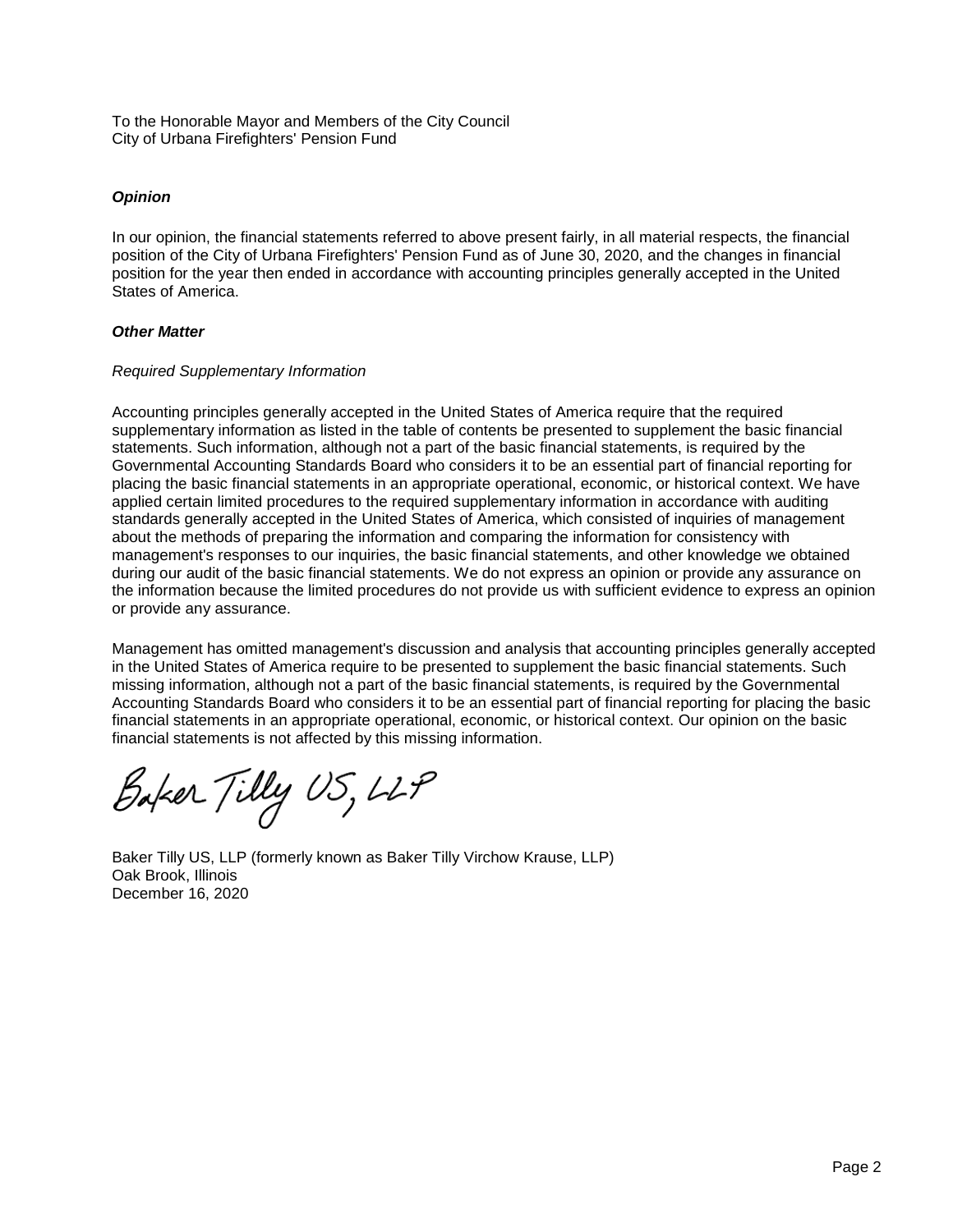# STATEMENT OF FIDUCIARY NET POSITION

As of June 30, 2020

| <b>Assets</b>                         |                  |
|---------------------------------------|------------------|
| Cash and cash equivalents             | \$<br>255,742    |
|                                       |                  |
| Investments:                          |                  |
| Certificates of deposit               | 1,110,536        |
| Money market mutual funds             | 2,633,672        |
| U.S. government and agency securities | 8,153,239        |
| Mutual funds                          | 34,010,614       |
| Corporate bonds                       | 4,607,108        |
| Municipal bonds                       | 312,501          |
| Receivables:                          |                  |
| Accrued interest                      | 55,661           |
| Due from primary government           | 239,686          |
| <b>Total Assets</b>                   | 51,378,759       |
| <b>Liabilities</b>                    |                  |
| Accounts payable                      | 6,230            |
| <b>Total Liabilities</b>              | 6,230            |
| <b>Net Position</b>                   |                  |
| Net position restricted for pensions  | \$<br>51,372,529 |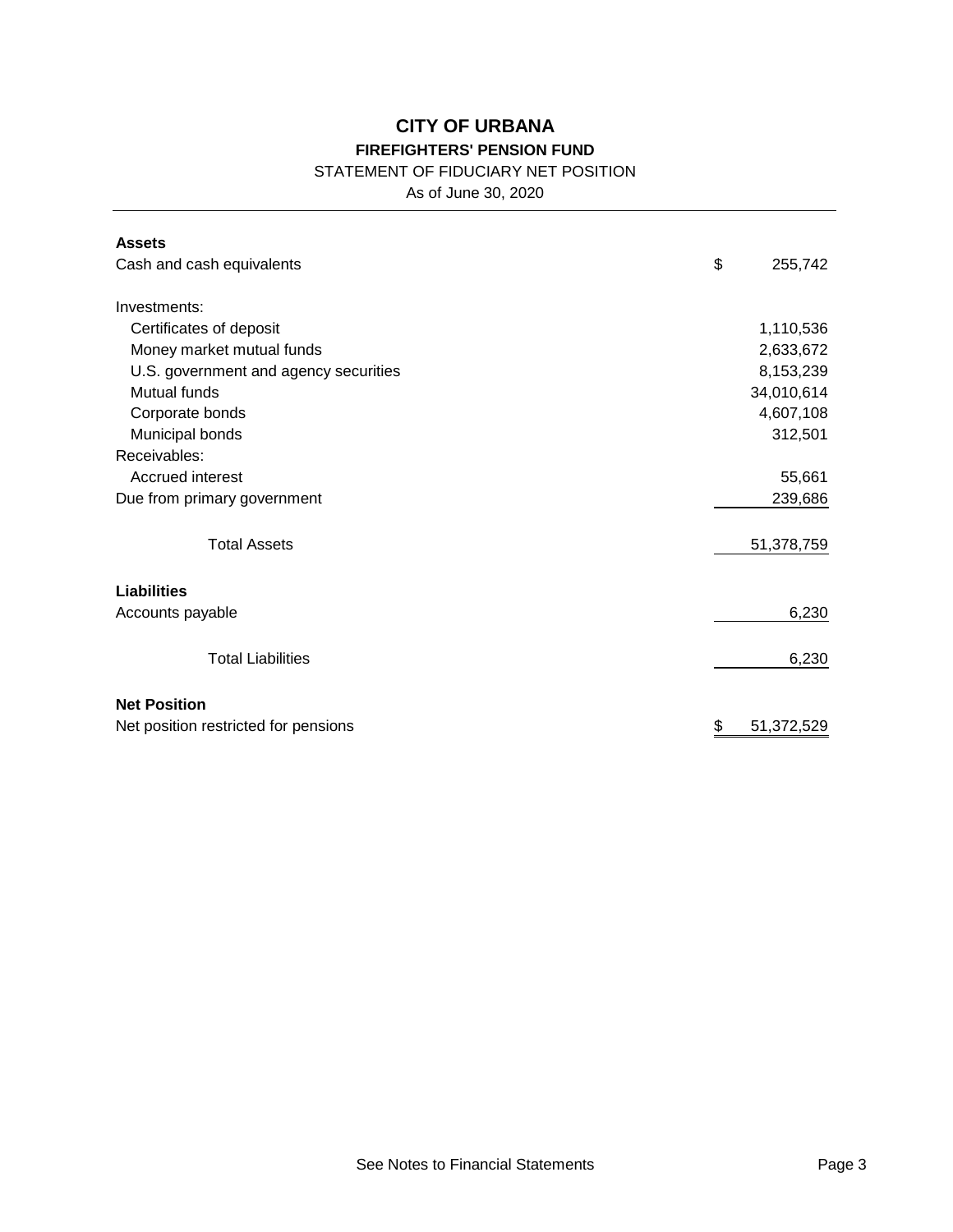# STATEMENT OF CHANGES IN FIDUCIARY NET POSITION

For the Year Ended June 30, 2020

| <b>Additions</b>                                    |                             |
|-----------------------------------------------------|-----------------------------|
| <b>Employer contributions</b>                       | \$<br>1,199,463             |
| Employee contributions                              | 433,663                     |
|                                                     |                             |
| <b>Total contributions</b>                          | 1,633,126                   |
|                                                     |                             |
| Investment income                                   | 1,783,054                   |
| Net appreciation in fair value of investments       | 456,442                     |
| Less: investment expenses                           | (79, 828)                   |
| Net investment income                               | 2,159,668                   |
|                                                     |                             |
| <b>Total Additions</b>                              | 3,792,794                   |
| <b>Deductions</b>                                   |                             |
| Benefits, including refunds of member contributions | 2,823,377                   |
| Administration                                      | 20,866                      |
|                                                     |                             |
| <b>Total Deductions</b>                             | 2,844,243                   |
|                                                     |                             |
| Net Increase in Fiduciary Net Position              | 948,551                     |
| <b>Net Position Restricted for Pensions</b>         |                             |
| Beginning of year                                   | 50,423,978                  |
| End of year                                         | $\frac{6}{5}$<br>51,372,529 |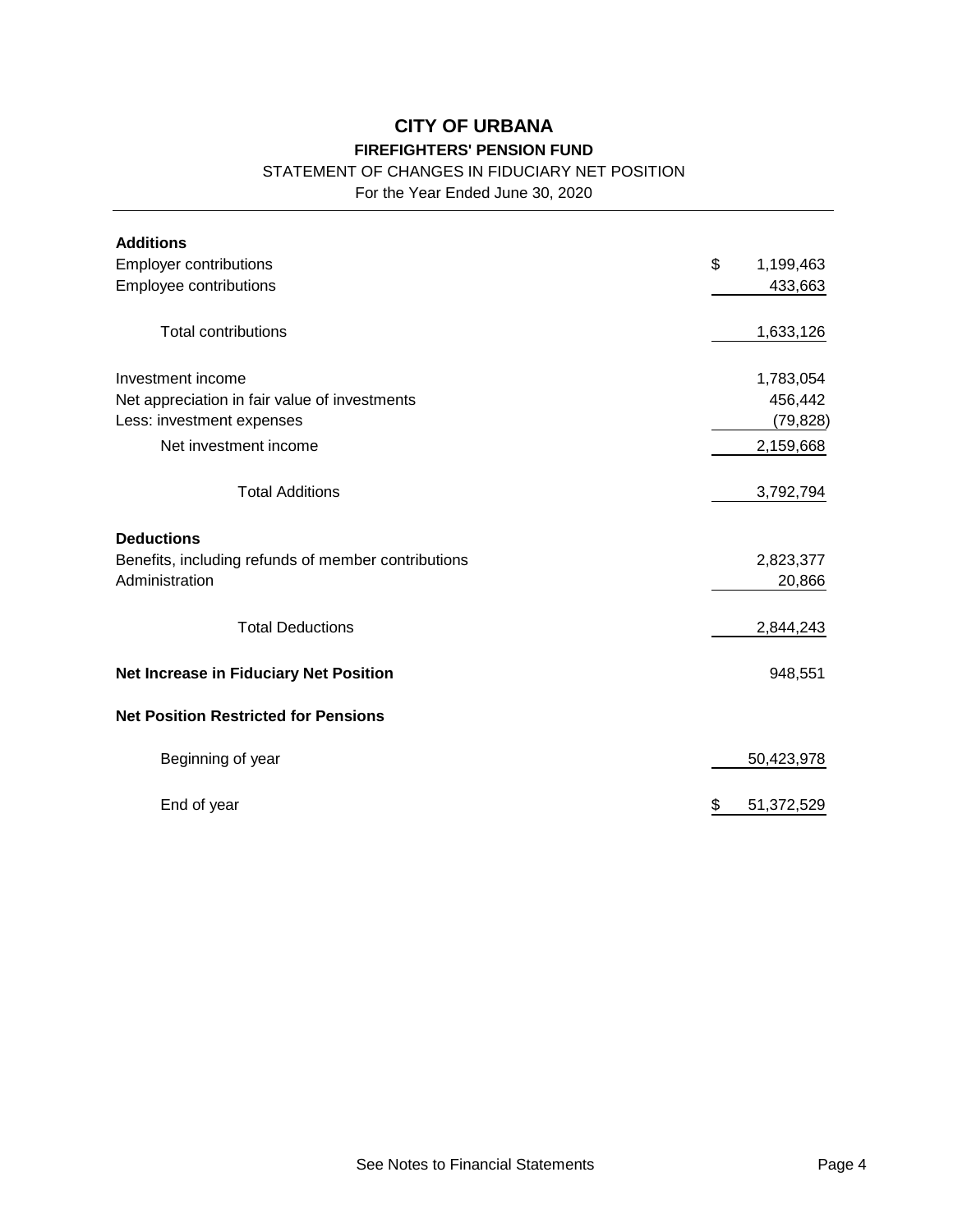### **1. SUMMARY OF SIGNIFICANT ACCOUNTING POLICIES**

The Firefighters' Pension Fund (Pension Fund) is a fiduciary component unit of the City of Urbana, Illinois. The Pension Fund is used to account for the Firefighters' Pension Plan ("the Plan"), a single-employer, defined benefit plan for sworn firefighter personnel of the City of Urbana ("the City").

The accounting policies of the Pension Fund conform to accounting principles generally accepted in the United States of America as applicable to governmental units. The accepted standard-setting body for establishing governmental accounting and financial reporting principles is the Governmental Accounting Standards Board (GASB).

### **A. Reporting Entity**

The accompanying financial statements are limited to presenting only the individual Pension Fund and do not include any other funds of the City.

### **B. Fund Accounting**

The Pension Fund uses funds to report on its fiduciary net position and the changes in its fiduciary net position. Fund accounting is designed to demonstrate legal compliance and to aid financial management by segregating transactions related to certain governmental functions or activities. A fund is a separate accounting entity with a self-balancing set of accounts. The Pension Fund is classified in this report in the fiduciary category.

### **C. Measurement Focus and Basis of Accounting**

The accounting and financial reporting treatment applied to a fund is determined by its measurement focus. The Pension Fund is accounted for on a flow of economic resources measurement focus. With this measurement focus, all assets, deferred outflows of resources, liabilities and deferred outflows of resources associated with the operation of these funds are included on the balance sheet.

The Pension Fund is accounted for using the accrual basis of accounting. Consequently, its additions are recognized when they are earned and its deductions are recognized when they are incurred.

#### **D. Investments**

Investment purchases are recorded as of the trade date. Investments are stated at fair value for both reporting and actuarial purposes.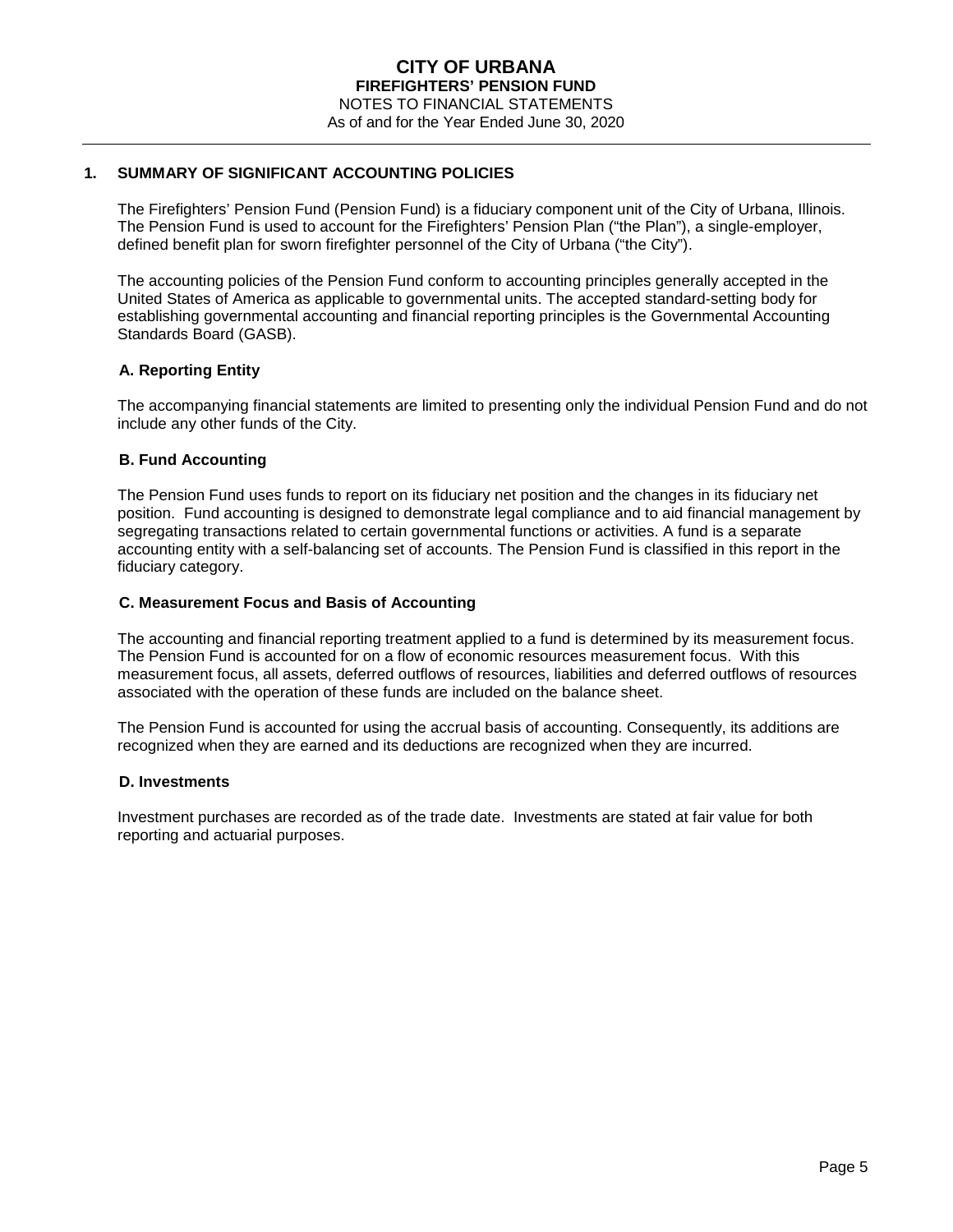### **2. PLAN DESCRIPTION**

#### **A. Plan Administration**

Firefighter sworn personnel are covered by the Firefighters' Pension Plan which is a defined benefit singleemployer pension plan. Although this is a single-employer pension plan, the defined benefits and employee and minimum employer contributions are governed by Illinois Compiled Statutes (40 ILCS 5/3-1) and may be amended only by the Illinois legislature. The City accounts for the Firefighters' Pension Plan as a fiduciary component unit.

The Plan is governed by a five-member pension board. Two members are appointed by the City's Mayor, one pension beneficiary is elected by the membership, and two fire employees are elected by the membership.

#### **B. Plan Membership**

At July 1, 2019, the measurement date, membership of the plan was as follows:

| 53     |
|--------|
|        |
| - 58   |
| $-115$ |

#### **C. Benefits Provided**

As provided for in the Illinois Compiled Statutes, the Firefighters' Pension Fund provides retirement benefits as well as death and disability benefits to employees grouped into two tiers. Tier 1 is for employees hired prior to January 1, 2011 and Tier 2 is for employees hired after that date. The following is a summary of the Firefighters' Pension Fund as provided for in Illinois Compiled Statutes.

*Tier 1* - Covered employees attaining the age of 50 or more with 20 or more years of creditable service are entitled to receive a monthly retirement benefit of one half of the monthly salary attached to the rank held in the fire service at the date of retirement. The monthly pension shall be increased by one twelfth of 2.5% of such monthly salary for each additional month over 20 years of service through 30 years of service to a maximum of 75% of such monthly salary. Employees with at least 10 years but less than 20 years of credited service may retire at or after age 60 and receive a reduced retirement benefit. The monthly pension of a firefighter who retired with 20 or more years of service after January 1, 1977 shall be increased annually, following the first anniversary date of retirement and paid upon reaching at least the age 55, by 3% of the original pension and 3% compounded annually thereafter.

Tier 2 - Covered employees attaining the age of 55 or more with 10 or more years of creditable service are entitled to receive a monthly pension of 2.5% of the final average salary for each year of creditable service. The salary is initially capped at \$106,800 but increases annually thereafter and is limited to 75% of final average salary. Employees with 10 or more years of creditable service may retire at or after age 50 and receive a reduced retirement benefit. The monthly pension of a firefighter shall be increased annually on the January 1 occurring either on or after the attainment of age 60 or the first anniversary of the pension start date, whichever is later. Each annual increase shall be calculated at 3% or one-half the annual unadjusted percentage increase in the CPI, whichever is less.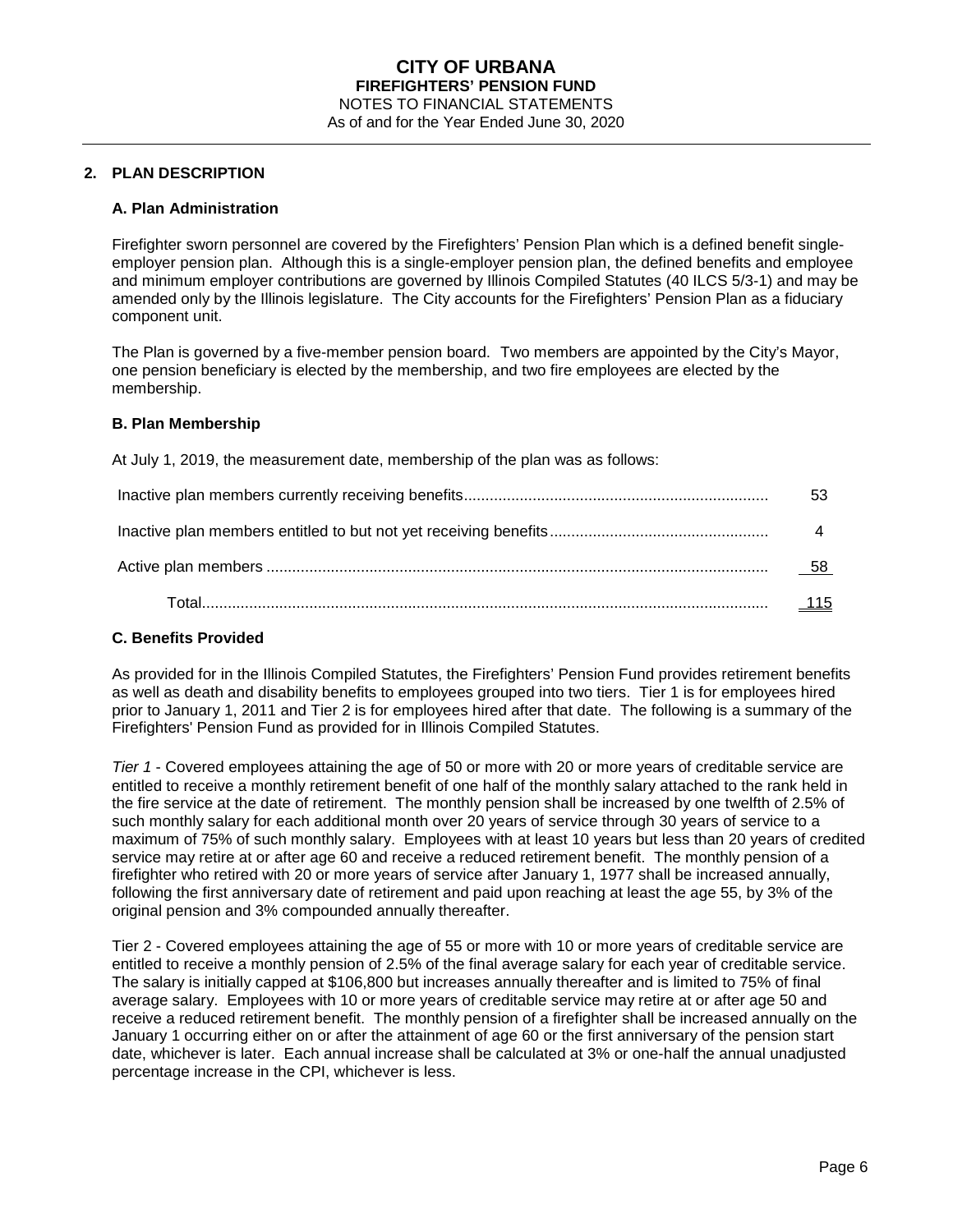### **D. Contributions**

Participants are required by Illinois Compiled Statutes (ILCS) to contribute 9.455% of their base salary to the Plan. If a participant leaves covered employment with less than 20 years of service, accumulated participant contributions may be refunded without accumulated interest. The City is required to contribute the remaining amounts necessary to finance the Plan as actuarially determined by an enrolled actuary. Effective January 1, 2011, the City's contributions must accumulate to the point where the past service cost for the Plan is 90% funded by the year 2040. For the year ended June 30, 2020, the City's contribution was 26.15% of covered payroll.

# **3. DEPOSITS AND INVESTMENTS**

### **A. Investment Policy**

Illinois Statutes authorize the Pension Fund to make deposits/investments in insured commercial banks, savings and loan institutions, obligations of the U.S. Treasury and U.S. Agencies, insured credit union shares, money market mutual funds with portfolios of securities issued or guaranteed by the United States or agreement to repurchase these same obligations, repurchase agreements, short-term commercial paper rated within the three highest classifications by at least two standard rating services, the Illinois Funds Investment Pool, and IMET. Pension funds may also invest in certain non-U.S. obligations, Illinois municipal corporations tax anticipation warrants, veteran's loans, obligations of the State of Illinois and its political subdivisions, and the Illinois insurance company general and separate accounts, mutual funds meeting certain requirements, equity securities, and corporate bonds meeting certain requirements. Pension funds with net assets in excess of \$10,000,000 and an appointed investment adviser may invest an additional portion of its assets in common and preferred stocks and mutual funds, that meet certain requirements. The Pension Fund allows funds to be invested in any type of security authorized by the Illinois Pension Code.

The Pension Fund allows funds to be invested in any type of security authorized by the Illinois Pension Code. The firefighters' pension fund's informal investment policy, in accordance with Illinois Statutes, establishes the following target allocation across asset classes:

| <b>Asset Class</b>             | Target | Long-Term<br><b>Expected Real</b><br>Rate of Return |
|--------------------------------|--------|-----------------------------------------------------|
|                                |        |                                                     |
| U.S. Government/Agencies       | 15%    | 2.65%                                               |
| <b>Certificates of Deposit</b> | 10%    | 1.70%                                               |
| <b>Municipal Bonds</b>         | 5%     | 1.70%                                               |
| Corporate Bonds                | 5%     | 3.90%                                               |
| Equities                       | 65%    | 6.15%                                               |

State statutes limit the Pension Fund's investments in equities, mutual funds and variable annuities to 65%. Securities in any one company should not exceed 5% of the total fund.

The long-term expected rate of return on the Pension Fund's investments was determined using an asset allocation study conducted by the Pension Fund's investment management consultant as of June 30, 2020, in which best-estimate ranges of expected future real rates of return (net of pension plan investment expense and inflation) were developed for each major asset class. These ranges were combined to produce long-term expected rate of return by weighting the expected future real rates of return by the target asset allocation percentage and by adding expected inflation. Best estimates or arithmetic real rates of return for each major asset class included in the Fund's target asset allocation as of June 30, 2020 are listed in the table above.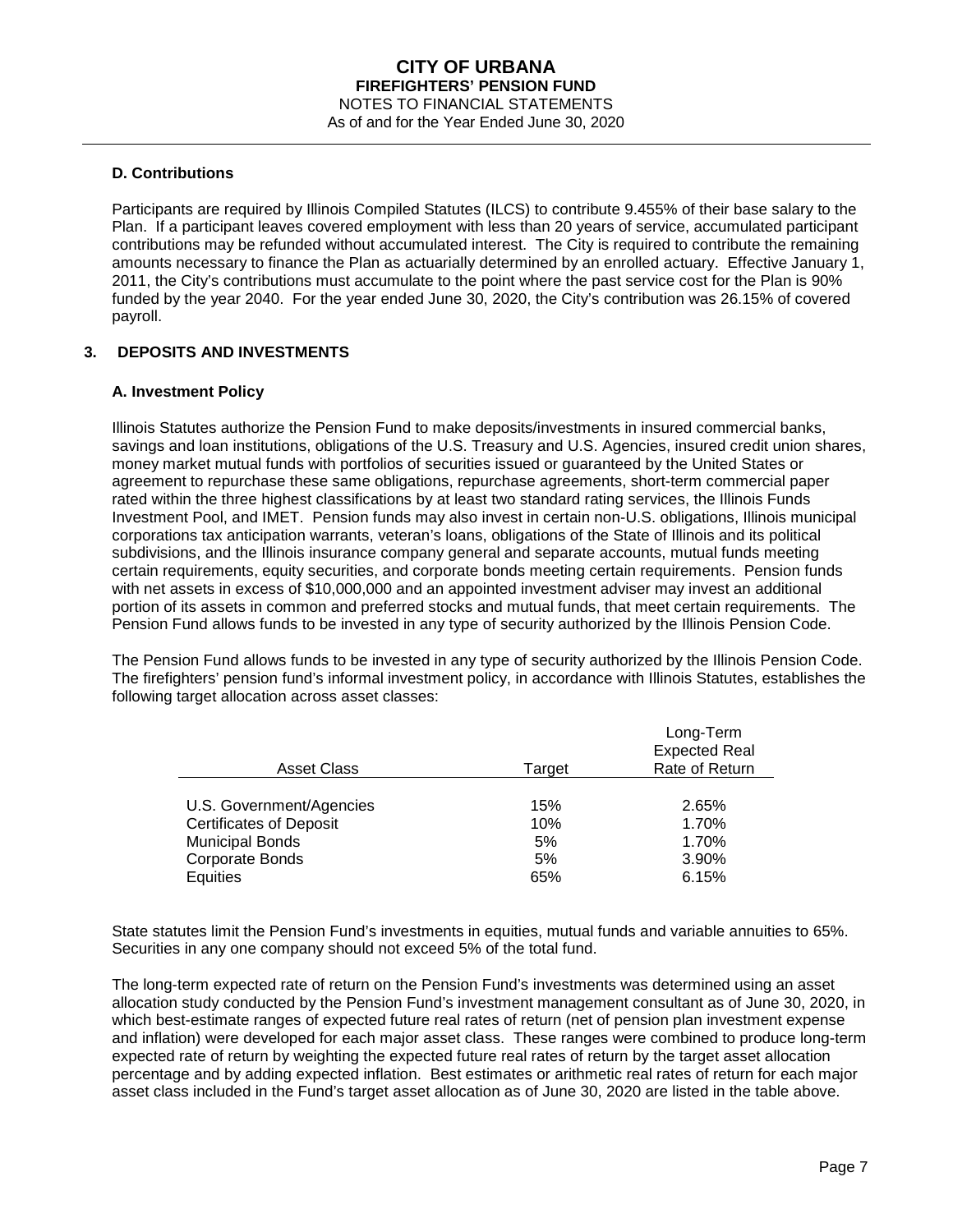### **B. Custodial Credit Risk - Deposits**

With respect to deposits, custodial credit risk refers to the risk that, in the event of a bank failure, the government's deposits may not be returned to it. As of June 30, 2020, the Fund's bank deposits were covered by FDIC insurance.

### **C. Custodial Credit Risk - Investments**

With respect to investments, custodial credit risk refers to the risk that, in the event of the failure of the counterparty to the investment, the Pension Fund will not be able to recover the value of its investments that are in possession of an outside party. As of June 30, 2020, no investments were exposed to custodial credit risk.

#### **D. Interest Rate Risk**

Interest rate risk is the risk that changes in interest rates will adversely affect the value of an investment.

As of June 30, 2020, the Pension Fund's investments were as follows:

|                        |                    | Maturity (in Years) |   |           |    |           |     |           |
|------------------------|--------------------|---------------------|---|-----------|----|-----------|-----|-----------|
|                        |                    | Less than           |   |           |    |           |     | More than |
| <b>Investment Type</b> | Fair Value         |                     |   | $1 - 5$   |    | $6 - 10$  |     | 10        |
| U.S. Treasury          |                    |                     |   |           |    |           |     |           |
| obligations            | \$<br>4,753,752 \$ | 542.641             | S | 3,809,078 | -S | 402,033   | -\$ |           |
| U.S. Agency            |                    |                     |   |           |    |           |     |           |
| obligations            | 3,399,487          | 269,976             |   | 916,120   |    | 2,213,391 |     |           |
| Municipal bonds        | 312,501            |                     |   | 315,501   |    |           |     |           |
| Corporate bonds        | 4,607,108          | 622,177             |   | 2,113,667 |    | 1,871,264 |     |           |
| Money market mutual    |                    |                     |   |           |    |           |     |           |
| funds                  | 2,633,673          | 2,633,673           |   |           |    |           |     |           |
| Totals                 | \$<br>15,706,521   | \$<br>4,068,467     | S | 7,154,366 | \$ | 4.486.688 | \$  |           |

#### **E. Concentration of Credit Risk**

Concentration of credit risk is the risk of loss attributed to the magnitude of a government's investment in a single issuer. The Pension Fund's investment policy requires diversification of the investment portfolio to minimize risk of loss resulting from over-concentration in a particular type of security, risk factor, issuer, or maturity.

At June 30, 2020, there was no concentration of credit risk in the investment portfolio.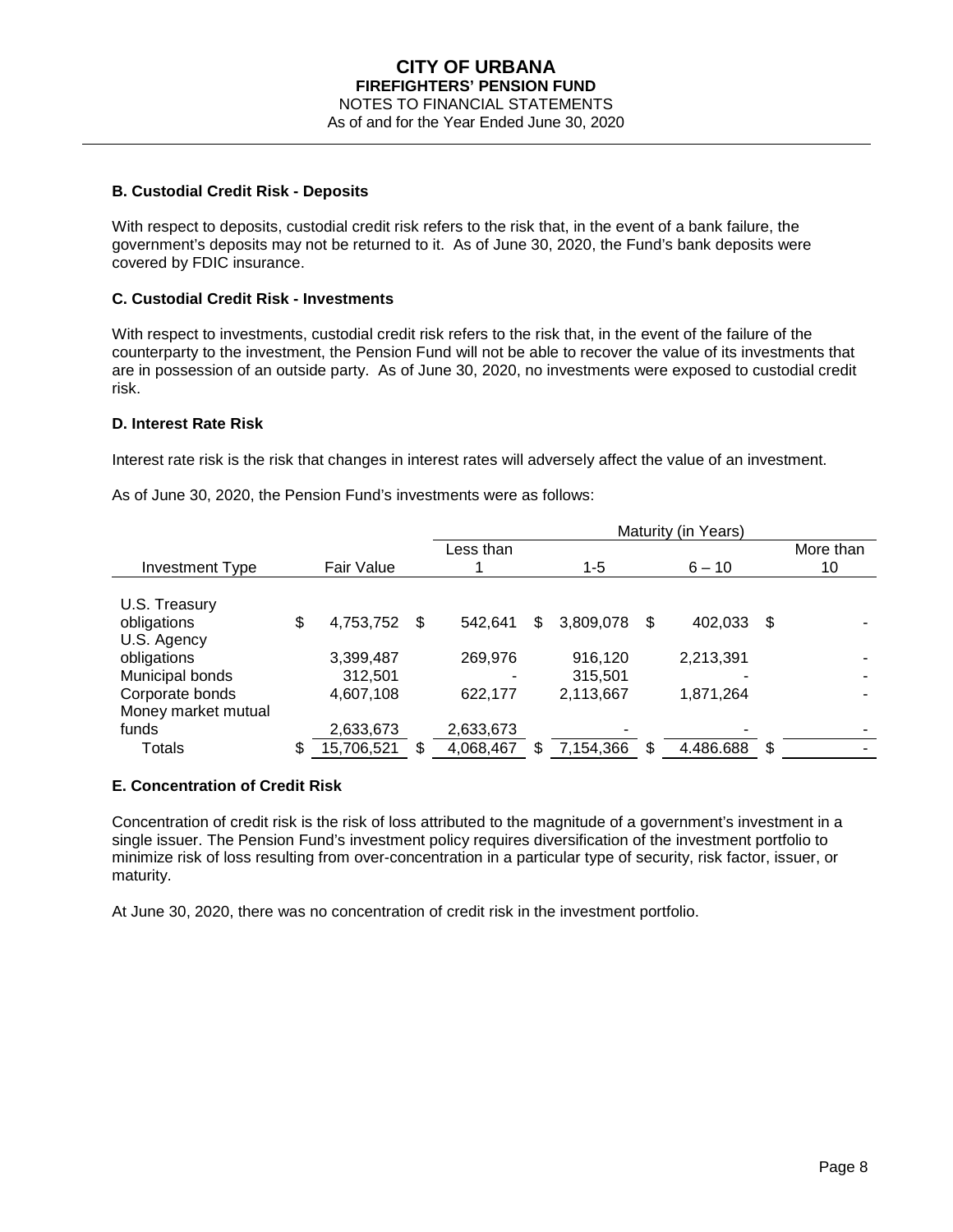# **F. Credit Risk**

State Statutes limit the investments in commercial paper to the top three ratings of two nationally recognized statistical rating organizations (NRSRO's). The Pension Fund's investment policy authorizes investments in any type of security allowed for in Illinois statutes regarding the investment of public funds. As of June 30, 2020, the Pension Fund's investments were rated as follows:

|                                                                                                                    | Moody's<br>Investors                            |
|--------------------------------------------------------------------------------------------------------------------|-------------------------------------------------|
| Investment Type                                                                                                    | <b>Services</b>                                 |
| U.S. Agency obligations (implicitly guaranteed)<br>Municipal bonds<br>Corporate bonds<br>Mutual funds - bond funds | Aaa<br>A <sub>2</sub><br>$BBB - AA +$<br>Aaa-mf |

#### **G. Rate of Return**

For the year ended June 30, 2020, the annual money-weighted rate of return on pension plan investments, net of Pension Fund investment expense, was 4.33%. The money-weighted rate of return expresses investment performance, net of investment expense, adjusted for the changing amounts actually invested.

#### **H. Fair Value Hierarchy**

The Fund categorizes its fair value measurements within the fair value hierarchy established by generally accepted accounting principles. The hierarchy is based on the valuation inputs used to measure the fair value of the asset. Level 1 inputs are quoted prices in active markets for identical assets; Level 2 inputs are significant other observable inputs; Level 3 inputs are significant unobservable inputs. As of June 30, 2020, the Fund's investments are measured using the market valuation method and valuation inputs as follows:

| <b>Investment Type</b>          | Level 1 |            |     |            | Level 2 |                          | Level 3 |            |  | Total |
|---------------------------------|---------|------------|-----|------------|---------|--------------------------|---------|------------|--|-------|
|                                 |         |            |     |            |         |                          |         |            |  |       |
| U.S. Treasury obligations       | \$      | $\sim$     | \$  | 4,753,752  | - \$    | $\sim$                   | -S      | 4,753,752  |  |       |
| U.S. Agency obligations         |         | ۰.         |     | 3,399,487  |         | $\overline{\phantom{a}}$ |         | 3,399,487  |  |       |
| Municipal bonds                 |         |            |     | 312,501    |         | -                        |         | 312,501    |  |       |
| Corporate bonds                 |         |            |     | 4,607,108  |         | ۰                        |         | 4,607,108  |  |       |
| Mutual funds - other than bonds |         | 34,010,614 |     |            |         | $\overline{\phantom{a}}$ |         | 36,501,465 |  |       |
| Money market mutual funds -     |         |            |     |            |         |                          |         |            |  |       |
| bond funds                      |         |            |     | 2,633,672  |         |                          |         | 2,633,672  |  |       |
| <b>Totals</b>                   |         | 34,010,614 | \$. | 15,706,520 | \$      |                          |         | 49,717,134 |  |       |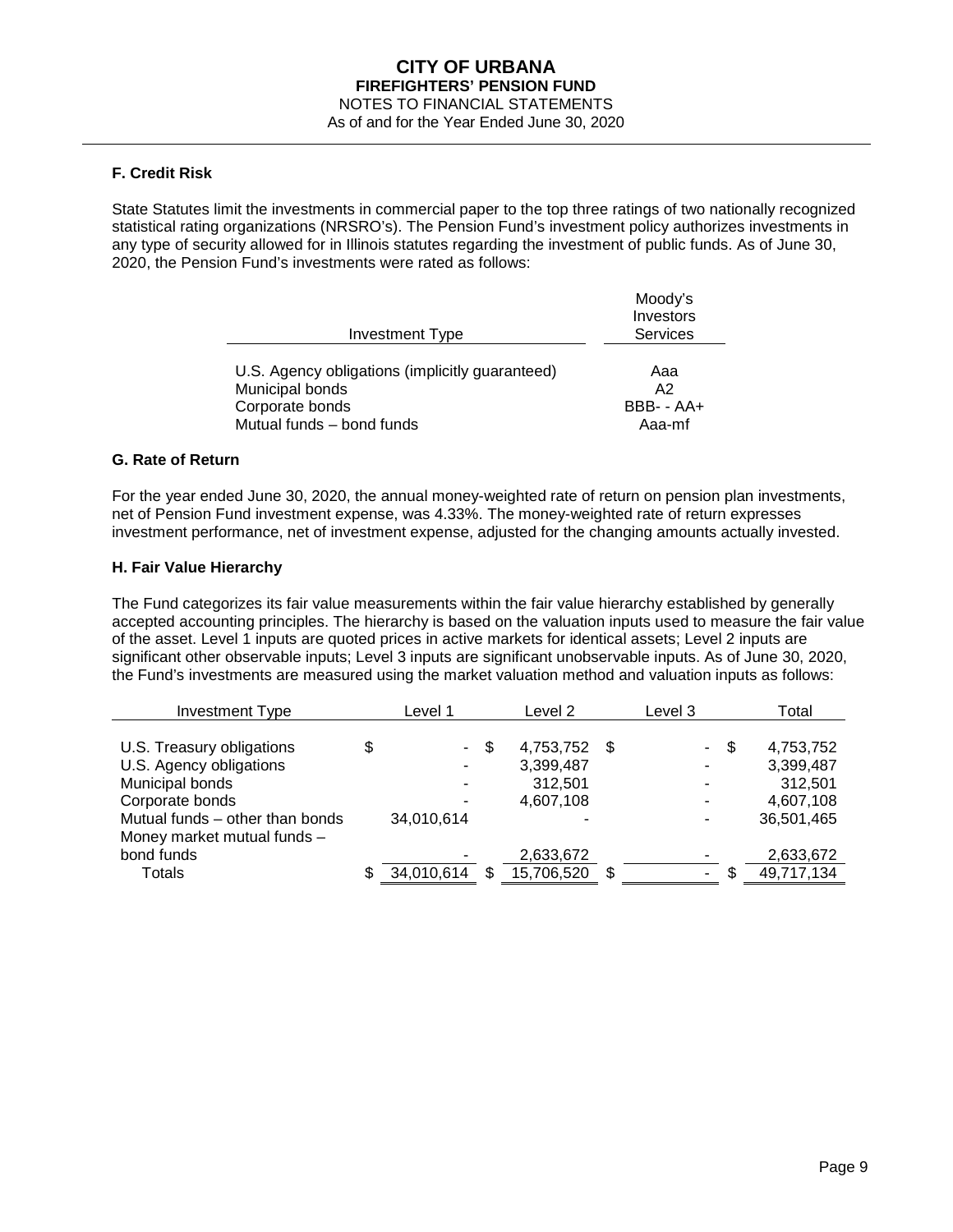# **4. PENSION LIABILITY OF THE CITY**

#### **A. Net Pension Liability**

The components of the net pension liability of the City as of June 30, 2020 were as follows:

| Total pension liability                     | £. | 63.459.455 |
|---------------------------------------------|----|------------|
| Plan fiduciary net position                 |    | 51,372,529 |
| City's net pension liability                |    | 12,086,926 |
| Plan fiduciary net position as a percentage |    |            |
| of the total pension liability              |    | 81%        |

The schedule of changes in the City's net pension liability and related ratios, presented as required supplementary information following the notes to the financial statements, presents multi-year trend information related to the funded status of the Pension Fund.

### **B. Actuarial Assumptions**

The total pension liability above was determined by an actuarial valuation performed as of June 30, 2020 using the following actuarial methods and assumptions.

| Actuarial valuation date   | June 30, 2019    |
|----------------------------|------------------|
| Actuarial cost method      | Entry-age normal |
| Actuarial assumptions:     |                  |
| Projected salary increases | $4.00 - 6.94\%$  |
| Inflation                  | 2.25%            |
| Interest rate              | 7.00%            |
| Cost-of-living adjustments | 2.25%            |
|                            |                  |

Asset valuation method Market value

Mortality rates were based on the Pub-210 Adjusted for Plan Status, Demographics, and Illinois Public Pension Data, as appropriate.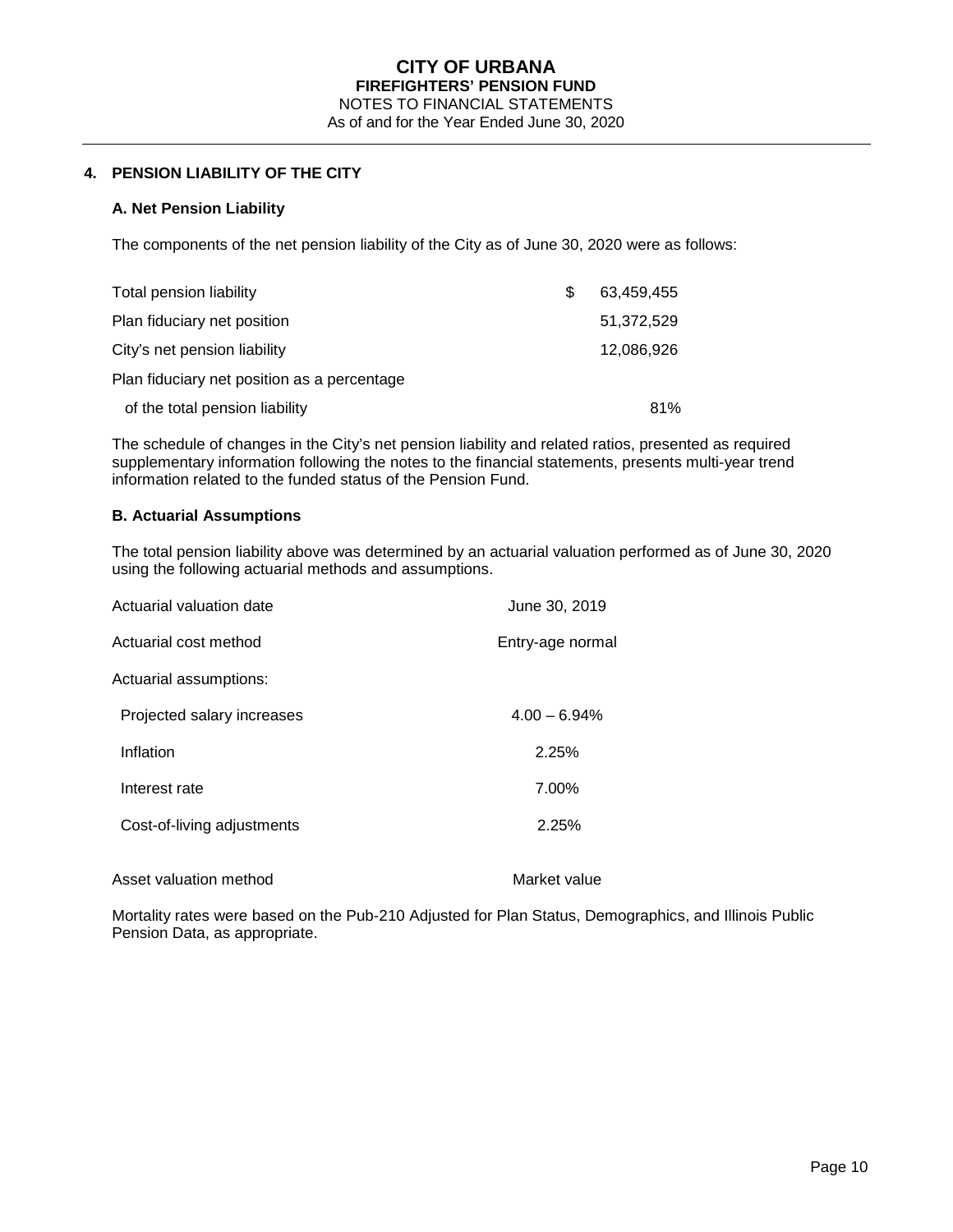### **C. Discount Rate**

The discount rate used to measure the total pension liability for the Plan was 7.00%, the same as the prior valuation. The projection of cash flows used to determine the discount rate assumed that member contributions will be made at the current contribution rate and that City contributions will be made at rates equal to the difference between actuarially determined contribution rates and the member rate. Based on those assumptions, the Pension Fund's fiduciary net position was projected to be available to make all projected future benefit payments of current plan members. Therefore, the long-term expected rate of return on pension plan investments was applied to all periods of projected benefit payments to determine the total pension liability.

# **D. Discount Rate Sensitivity**

The following is a sensitivity analysis of the net pension liability to changes in the discount rate. The table below presents the pension liability of the firefighters calculated using the discount rate of 7.00% as well as what the net pension liability would be if it were to be calculated using a discount rate that is 1 percentage point lower (6.00%) or 1 percentage point higher (8.00%) than the current rate:

|                       | 1% Decrease  | Current       | 1% Increase |
|-----------------------|--------------|---------------|-------------|
|                       | $(6.00\%)$   | Discount Rate | $(8.00\%)$  |
| Net pension liability | \$21,111,399 | \$12,086,926  | \$4,725,243 |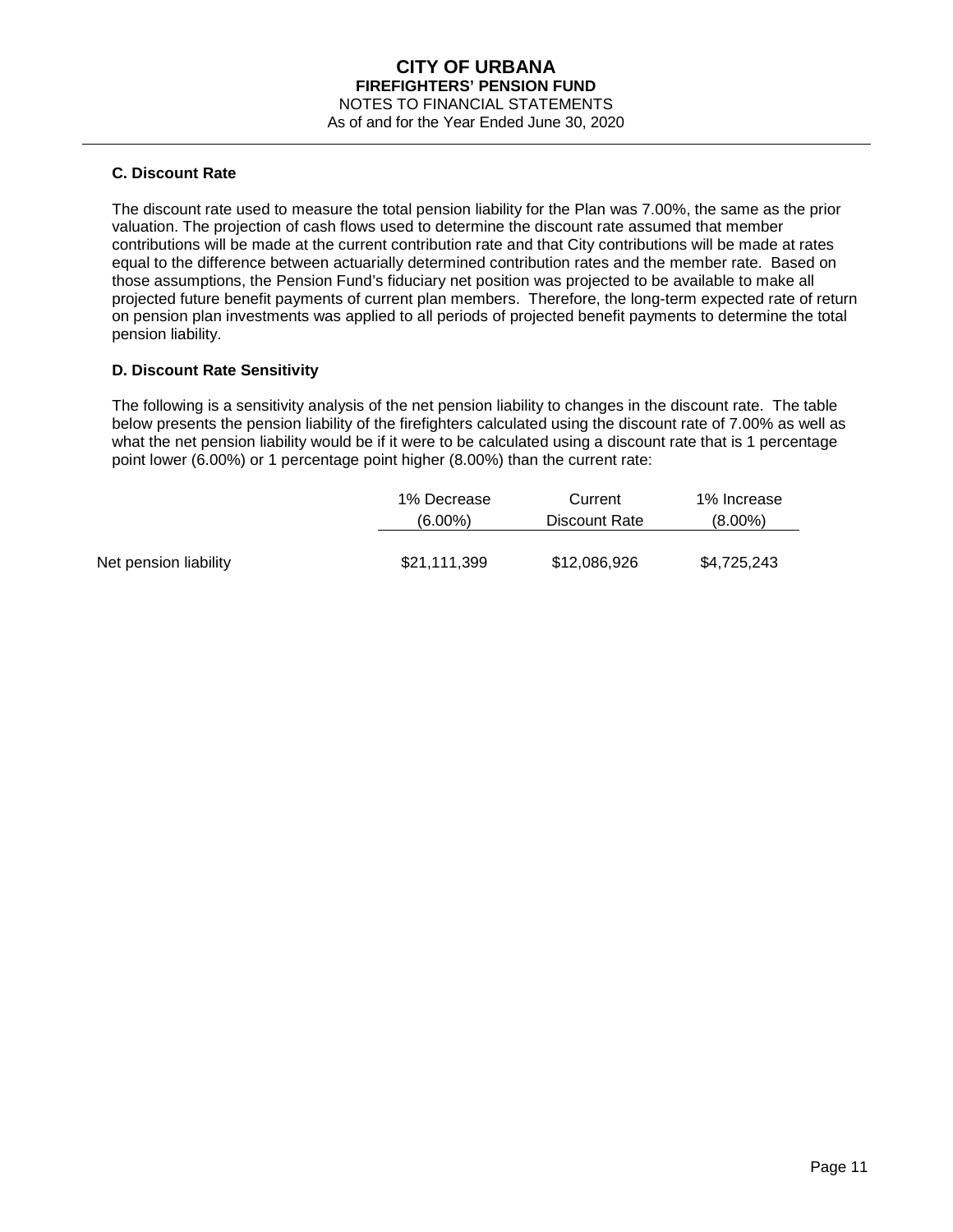# SCHEDULE OF CHANGES IN THE CITY'S NET PENSION LIABILITY

AND RELATED RATIOS

Last Eleven Fiscal Years

|                                                                                 | 2014               | 2015             | 2016             |
|---------------------------------------------------------------------------------|--------------------|------------------|------------------|
| <b>Total pension liability</b>                                                  |                    |                  |                  |
| Service cost                                                                    | \$<br>1,214,058    | \$<br>1,196,507  | \$<br>1,168,377  |
| Interest                                                                        | 2,893,786          | 3,002,629        | 3,275,512        |
| Changes of benefit terms                                                        |                    |                  |                  |
| Differences between expected and actual experience                              | (521, 056)         | (17, 671)        | (686, 638)       |
| Changes of assumptions                                                          |                    | 685,724          | 2,156,908        |
| Benefit payments, including refunds of member                                   |                    |                  |                  |
| contributions                                                                   | (1,991,181)        | (2,072,600)      | (2,201,873)      |
| Net change in total pension liability                                           | 1,595,607          | 2,794,589        | 3,712,286        |
| <b>Total pension liability - beginning</b>                                      | 42,335,397         | 43,931,004       | 46,725,593       |
| Total pension liability - ending (a)                                            | \$<br>43,931,004   | \$<br>46,725,593 | \$<br>50,437,879 |
|                                                                                 |                    |                  |                  |
| Plan fiduciary net position                                                     |                    |                  |                  |
| <b>Employer contributions</b>                                                   | \$<br>1,517,629    | \$<br>1,236,008  | \$<br>1,038,747  |
| Employee contributions                                                          | 350,475            | 374,389          | 402,718          |
| Net investment income                                                           | 5,208,327          | 1,954,325        | 313,386          |
| Benefit payments, including refunds of member                                   |                    |                  |                  |
| contributions                                                                   | (1,991,181)        | (2,072,600)      | (2,201,873)      |
| Administration                                                                  | (37, 219)          | (36,908)         | (43, 824)        |
| Net change in plan fiduciary net position                                       | 5,048,031          | 1,455,214        | (490, 846)       |
| Plan fiduciary net position - beginning                                         | 35,692,771         | 40,740,802       | 42,196,016       |
| Plan fiduciary net position - ending (b)                                        | 40,740,802         | \$<br>42,196,016 | \$<br>41,705,170 |
| Employer's net pension liability - ending (a) - (b)                             | \$<br>3,190,202    | \$<br>4,529,577  | \$<br>8,732,709  |
|                                                                                 |                    |                  |                  |
| Plan fiduciary net position as a percentage of                                  |                    |                  |                  |
| the total pension liability                                                     | 92.74%             | 90.31%           | 82.69%           |
| Covered-employee payroll                                                        | \$<br>3,777,788 \$ | 3,942,216 \$     | 4,063,754        |
| Employer's net pension liability as a percentage<br>of covered-employee payroll | 84.45%             | 114.90%          | 214.89%          |
| <b>Notes to Schedule:</b>                                                       |                    |                  |                  |

The Plan implemented GASB Statement No .67 in fiscal year 2014. Information prior to fiscal year 2014 is not available.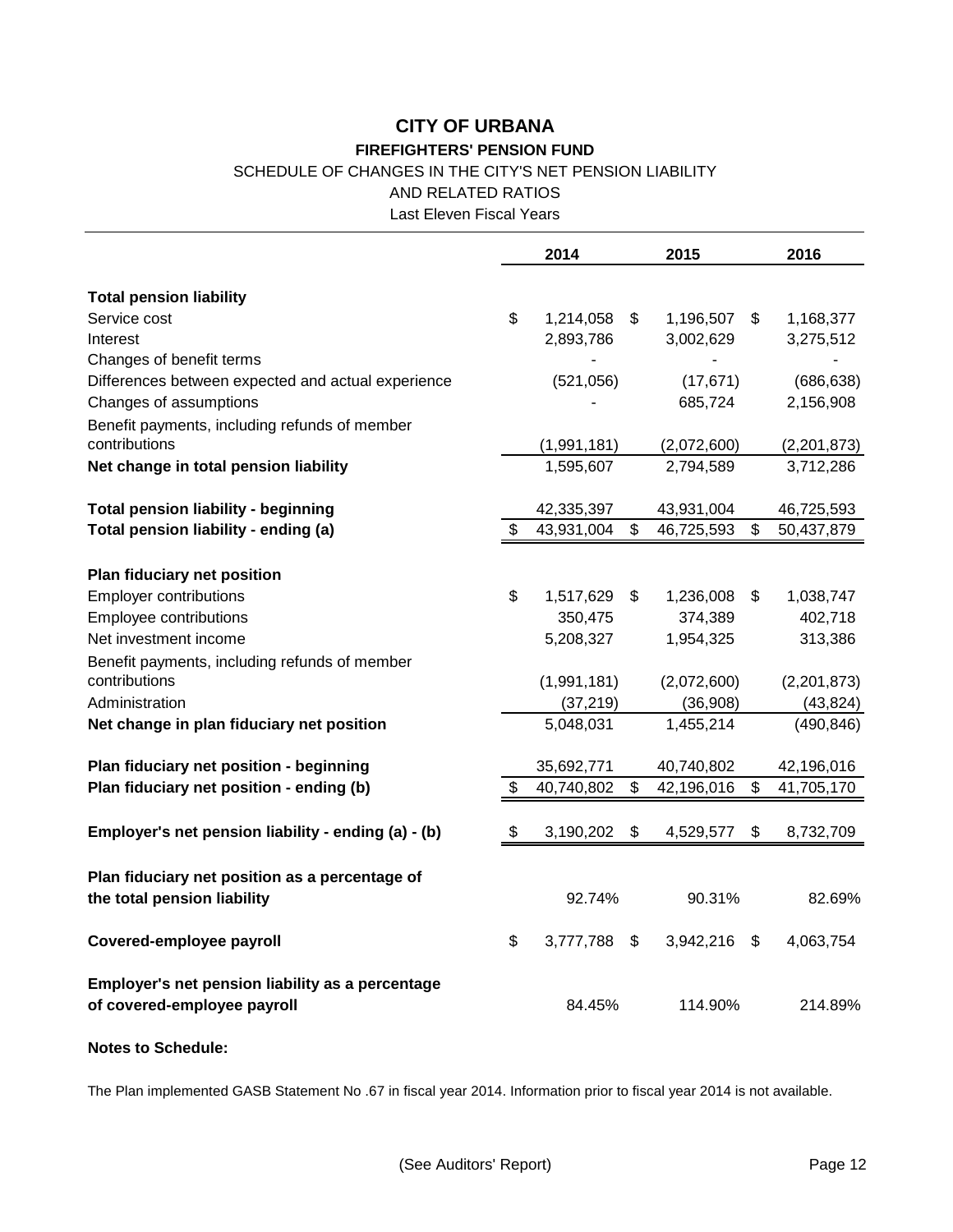| 2017                         | 2018                               |    | 2019                     | 2020                               |  |
|------------------------------|------------------------------------|----|--------------------------|------------------------------------|--|
|                              |                                    |    |                          |                                    |  |
| \$<br>1,041,804<br>3,451,343 | \$<br>1,114,730<br>\$<br>3,776,268 |    | 1,130,620<br>3,940,224   | \$<br>1,265,843<br>4,065,019       |  |
| 1,990,332<br>552,401         | 24,188                             |    | (569, 017)               | 276,420<br>(105, 091)<br>1,297,258 |  |
| (2, 265, 954)<br>4,769,926   | (2,526,718)<br>2,388,468           |    | (2,614,717)<br>1,887,110 | (2,823,377)<br>3,976,072           |  |
| 50,437,879                   | 55,207,805                         |    | 57,596,273               | 59,483,383                         |  |
| \$<br>55,207,805             | \$<br>57,596,273                   | \$ | 59,483,383               | \$<br>63,459,455                   |  |
|                              |                                    |    |                          |                                    |  |
| \$<br>972,622<br>402,966     | \$<br>966,759<br>400,438           | \$ | 759,718<br>420,573       | \$<br>1,199,463<br>433,663         |  |
| 5,327,069                    | 4,060,887                          |    | 2,896,940                | 2,159,668                          |  |
| (2,265,954)                  | (2,526,718)                        |    | (2,614,717)              | (2,823,377)                        |  |
| (36, 152)                    | (16, 556)                          |    | (29, 067)                | (20, 866)                          |  |
| 4,400,551                    | 2,884,810                          |    | 1,433,447                | 948,551                            |  |
| 41,705,170                   | 46,105,721                         |    | 48,990,531               | 50,423,978                         |  |
| \$<br>46,105,721             | \$<br>48,990,531                   | \$ | 50,423,978               | \$<br>51,372,529                   |  |
| \$<br>9,102,084              | \$<br>8,605,742                    | \$ | 9,059,405                | \$<br>12,086,926                   |  |
|                              |                                    |    |                          |                                    |  |
| 83.51%                       | 85.06%                             |    | 84.77%                   | 80.95%                             |  |
| \$<br>4,237,345              | \$<br>4,235,199                    | \$ | 4,372,843                | \$<br>4,586,604                    |  |
| 214.81%                      | 203.20%                            |    | 207.17%                  | 263.53%                            |  |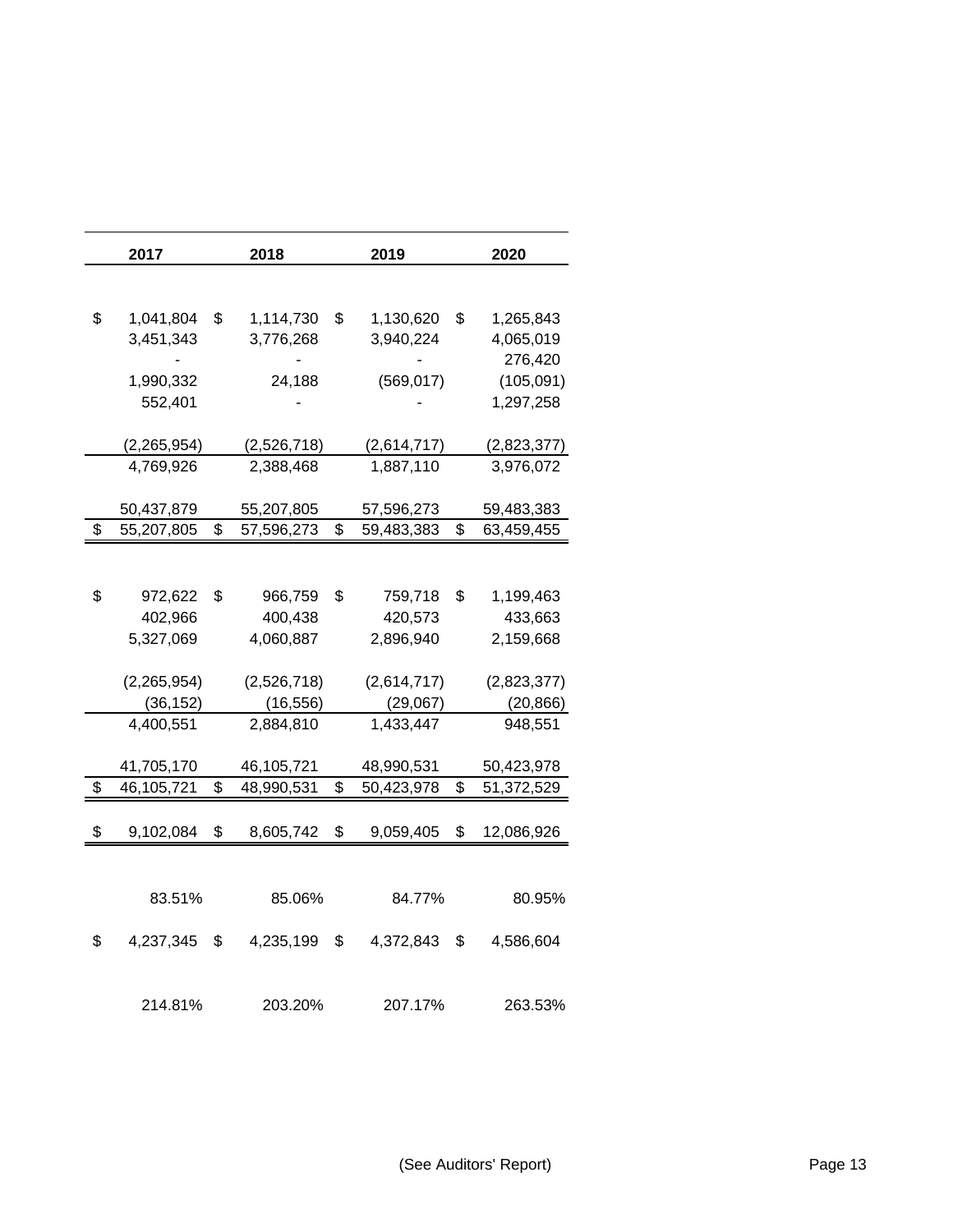# SCHEDULE OF EMPLOYER CONTRIBUTIONS

Last Ten Fiscal Years

|                                                                         | 2011                      |                              |     | 2012                   |    | 2013                                                          | 2014 |                         |  |  |  |
|-------------------------------------------------------------------------|---------------------------|------------------------------|-----|------------------------|----|---------------------------------------------------------------|------|-------------------------|--|--|--|
| Actuarially determined contribution                                     | \$                        | 1,220,290                    | \$  | 1,182,977              | \$ | 1,245,665                                                     | \$   | 1,179,662               |  |  |  |
| Contributions in relation to the                                        |                           |                              |     |                        |    |                                                               |      |                         |  |  |  |
| actuarially determined contribution<br>Contribution deficiency (excess) | \$                        | 1,463,810<br>(243, 520)      | \$  | 1,403,306<br>(220,329) | \$ | 1,482,369<br>(236, 704)                                       | \$   | 1,517,629<br>(337, 967) |  |  |  |
|                                                                         |                           |                              |     |                        |    |                                                               |      |                         |  |  |  |
| Covered-employee payroll                                                | \$                        | 3,414,250                    | \$. | $2,645,435$ \$         |    | 3,872,621                                                     | \$   | 3,777,788               |  |  |  |
| Contributions as a percentage of                                        |                           |                              |     |                        |    |                                                               |      |                         |  |  |  |
| covered-employee payroll                                                |                           | 42.87%                       |     | 53.05%                 |    | 38.28%                                                        |      | 40.17%                  |  |  |  |
| <b>Notes to Schedule:</b>                                               |                           |                              |     |                        |    |                                                               |      |                         |  |  |  |
| Methods and assumptions used to determine contribution rates:           |                           |                              |     |                        |    |                                                               |      |                         |  |  |  |
| Actuarial cost method                                                   | Entry age normal          |                              |     |                        |    |                                                               |      |                         |  |  |  |
| Amortization method                                                     | 2.50% increasing payments |                              |     |                        |    |                                                               |      |                         |  |  |  |
| Remaining amortization period                                           |                           | 20 years                     |     |                        |    |                                                               |      |                         |  |  |  |
| Asset valuation method                                                  |                           | 5-year smoothed market value |     |                        |    |                                                               |      |                         |  |  |  |
| Inflation                                                               | 2.50%                     |                              |     |                        |    |                                                               |      |                         |  |  |  |
| Salary increases                                                        | $4.25\% - 7.19\%$         |                              |     |                        |    |                                                               |      |                         |  |  |  |
| Investment rate of return                                               |                           |                              |     |                        |    | 7.00%, including inflation, net of investment expenses        |      |                         |  |  |  |
| Mortality                                                               |                           |                              |     |                        |    | RP-2014 Adjusted for Plan Status, Collar, and Illinois Public |      |                         |  |  |  |

Pension Data, as appropriate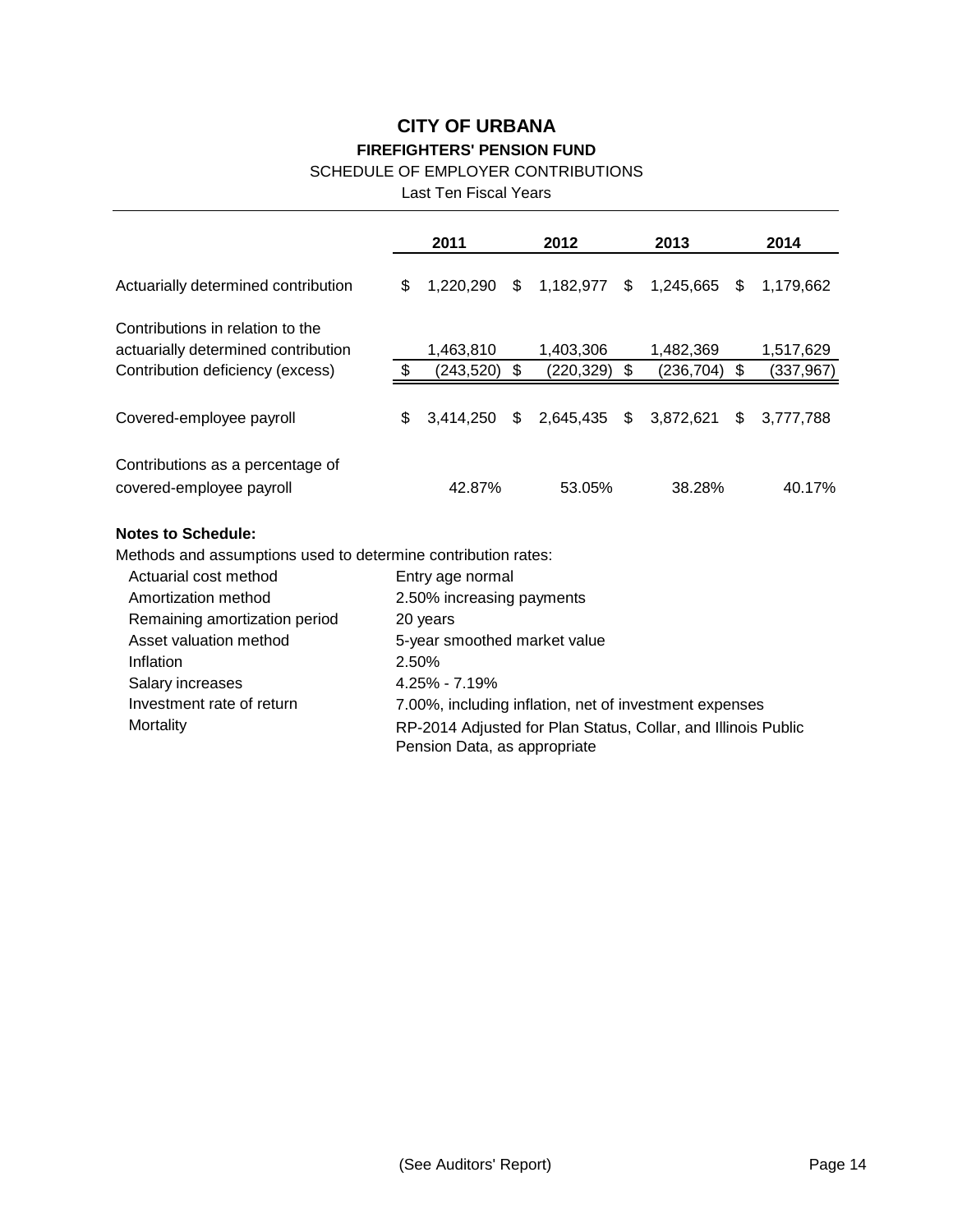| 2015                        |    | 2016                | 2017                     | 2018                        | 2019                     | 2020                         |
|-----------------------------|----|---------------------|--------------------------|-----------------------------|--------------------------|------------------------------|
| \$<br>1,179,662             | S. | 1,117,736           | \$<br>1,082,119          | \$<br>764,329               | \$<br>864,245            | \$<br>1,133,000              |
| \$<br>1,236,008<br>(56,346) | \$ | 1,038,747<br>78,989 | \$<br>972,622<br>109,497 | \$<br>966,759<br>(202, 430) | \$<br>759,718<br>104,527 | \$<br>1,199,463<br>(66, 463) |
| \$<br>3,942,216             | \$ | 4,063,754           | \$<br>4,237,345          | \$<br>4,235,199             | \$<br>4,372,843          | \$<br>4,586,604              |
| 31.35%                      |    | 25.56%              | 22.95%                   | 22.83%                      | 17.37%                   | 26.15%                       |